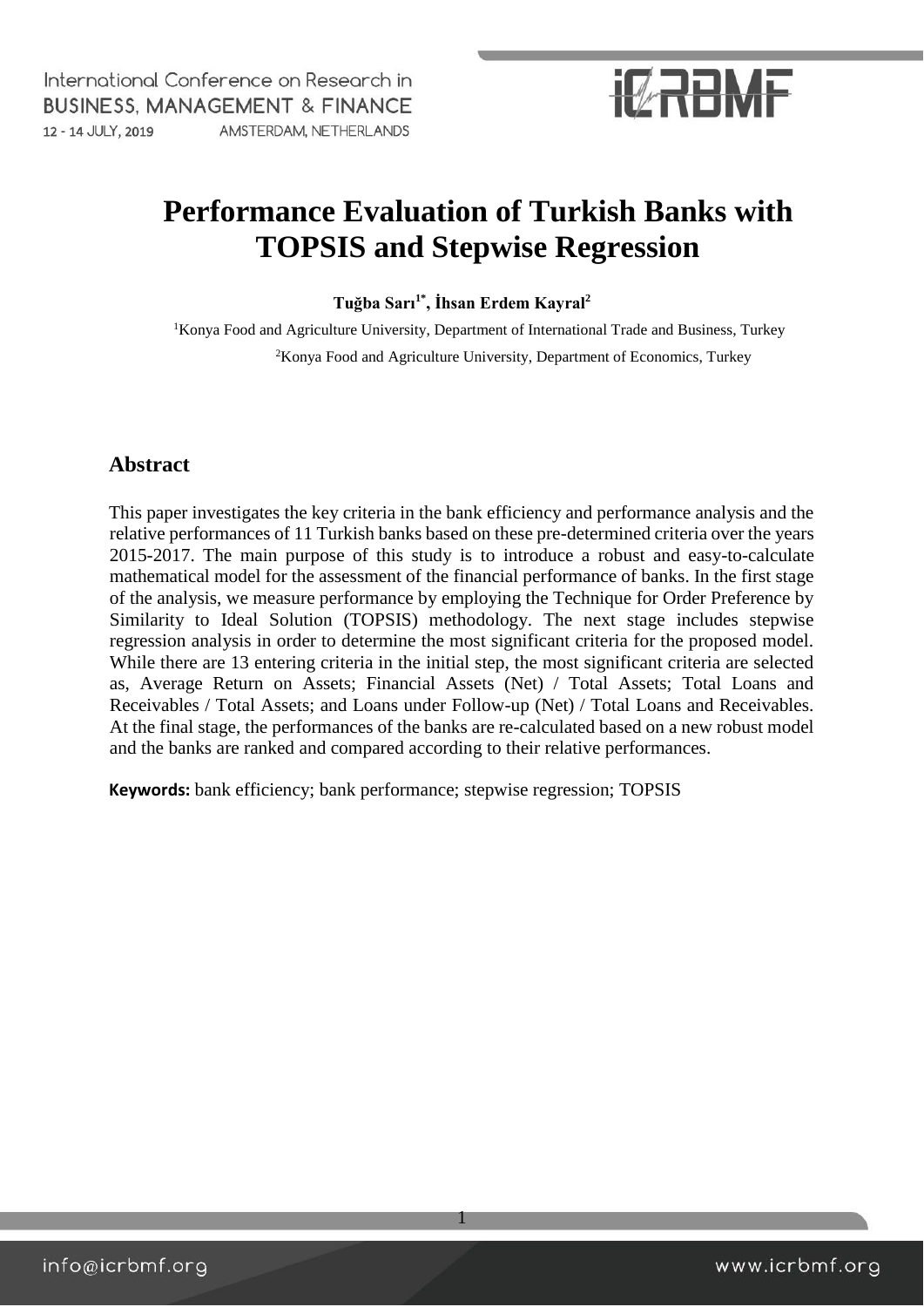# **IZRAME**

### **1. Introduction**

Banks have an intermediary function in economies by collecting idle facilities and abilities from the areas of fund surplus and transferring them to the areas where there is a fund deficit (Seçme et al., 2009). The significance of banks for the global economy is premised on the grounds that, they are the main capital providers for infrastructure, innovation, development, creation of new jobs and overall welfare. Any problem in banking sector may cause detrimental effects on stakeholders and the general economy. A strong and efficient banking sector is the key to stabilize the financial system and to overcome the effects of negative shocks as in the case of global financial crisis in the year 2008. Serving as an early warning system against such shock the performance end efficiency of banks attracts much more attention for the last decade.

Measurement of financial performance of the banks is important because of several reasons: improving managerial performance, providing information of comparisons between the best and the worst practices for stakeholders, investigating the effects of some macroeconomic changes on bank performance in order to establish appropriate policies.

Although there is a common sense that how important to evaluate bank performance, the methods and performance indicators may vary widely. In literature, one can observe traditional efficiency measurement methods such as data envelopment analysis (DEA) (Chortareas et al., 2012; Fernandes et al.,2017) and stochastic frontier analysis (SFA) (Dong et al., 2016; Huang et al., 2017) as well as contemporary and hybrid ones including neural networks (Wanke et al., 2016B) and multi-criteria decision making aids (Doumpos and Zopounidis, 2010). While the main efficiency determinants include inputs (i.e. labor costs and interest expenses) and outputs (i.e. total loans and net interest income), selected variables among 40 or more financial ratios may be used in a model. However, these ratios are correlated and it is difficult to choose the right variables fitting the model well.

In this study, we offer a robust model for measuring bank performance by using the Technique for Order Performance by Similarity to Ideal Solution (TOPSIS) methodology and stepwise regression analysis. In the first step of the analysis, the performances of the banks are determined by chosen set of financial ratios (criteria). Then in the second step, stepwise regression is applied to find the criteria which explain the performance better. Afterwards, the performances of the banks are recalculated by TOPSIS method using these refined criteria. The banks are ranked and compared via strengthened performance analysis to define the best and the worst performing banks in the sector.

The next section of this study explains the methodology used. The third section gives general information about the Turkish banking sector and defines the selected data. The analysis and results are introduced in the fourth section. The conclusion of the study and further studies are discussed in the last section.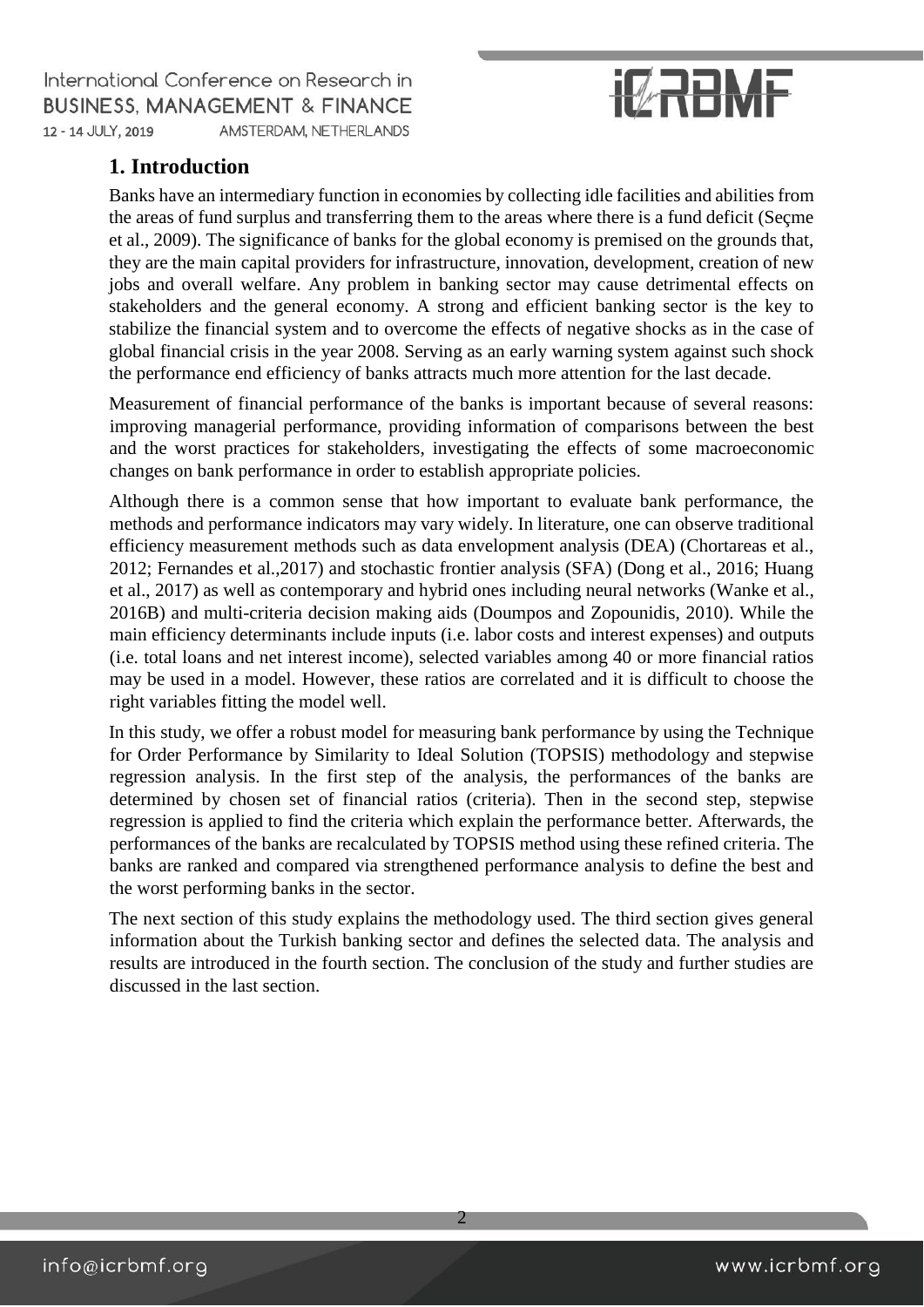# **IT RABME**

#### **2. Methodology**

The methodology used in this study includes two steps. First one is "Technique for Order Performance by Similarity to Ideal Solution" method and the second one is "Stepwise Regression" technique.

#### **2.1 . TOPSIS Methodology**

Developed by Hwang and Yoon (1981), TOPSIS is one of the most frequently used MCDM methods. The basic principle of TOPSIS methodology is that the best alternative should have the longest distance from the negative-ideal solution, i.e. the solution which maximizes the cost criteria and minimizes the profit criteria, and the shortest distance from the positive-ideal solution, i.e., the solution that maximizes the profit criteria and minimizes the cost criteria (He et al., 2016; Wanke et al, 2017).

The methodology is summarized step by step as follows (Wanke et al, 2016A):

- 1. Formulation of decision matrix consisting of m alternatives, and n criteria.
- 2. Calculation of normalized matrix by using the following equation:

$$
r_{ij} = \frac{1}{\sqrt{\sum_{i=1}^{m} x_{ij}^2}}, i = 1, 2, x_{ij} \qquad 1, 2, \dots, n
$$
 (1)

where,  $x_{ij}$  is the decision matrix and  $r_{ij}$  is the normalized matrix.

3. Calculation of weighted normalized matrix (if there exists weights) for performance assessment:

$$
W = (w_{ij}) = (w_j r_{ij})_{m \times n}
$$
  
(2)  
where *w<sub>i</sub>* is the weight given to criteria i

where,  $w_j$  is the weight given to criteria j.

4. Identification of positive ideal and negative ideal solutions:  
\n
$$
A_a = \{ \langle \min(w_{ij} | i = 1, 2, ..., m, j \in J_+ \rangle, \langle \max(w_{ij} | i = 1, 2, ..., m \rangle \in J_- \rangle \} = \{ \alpha_{aj} | j = 1, 2, ..., m \}
$$
\n(3)

 $A_b = \{(\max(w_{ij} | i = 1, 2, ..., m, j \in J_+), (\min(w_{ij} | i = 1, 2, ..., m | j \in J_-)\} = \{\alpha_{aj} | j = 1, 2, ..., m\}$  (4) where,  $J_{+} = \{j | j \in positive\}$  and  $J_{-} = \{j | j \in negative\}$ , which are a set of positive and negative attributes respectively.

5. Calculation of distances of each alternative from positive ideal  $(d_{ia})$  and negative ideal  $(d_{ib})$  :

$$
d_{ia} = \sqrt{\sum_{j=1}^{n} (xw_{ij} - \alpha_{aj})^2}, i = 1, 2 \dots
$$

$$
d_{ib} = \sqrt{\sum_{j=1}^{n} (xw_{ij} - \alpha_{bj})^2}, i = 1, 2 \dots, m
$$
 (6)

6. Calculation of similarities to ideal solution

$$
S_i = d_{ia}/(d_{ia} + d_{ib})
$$
\n<sup>(7)</sup>

3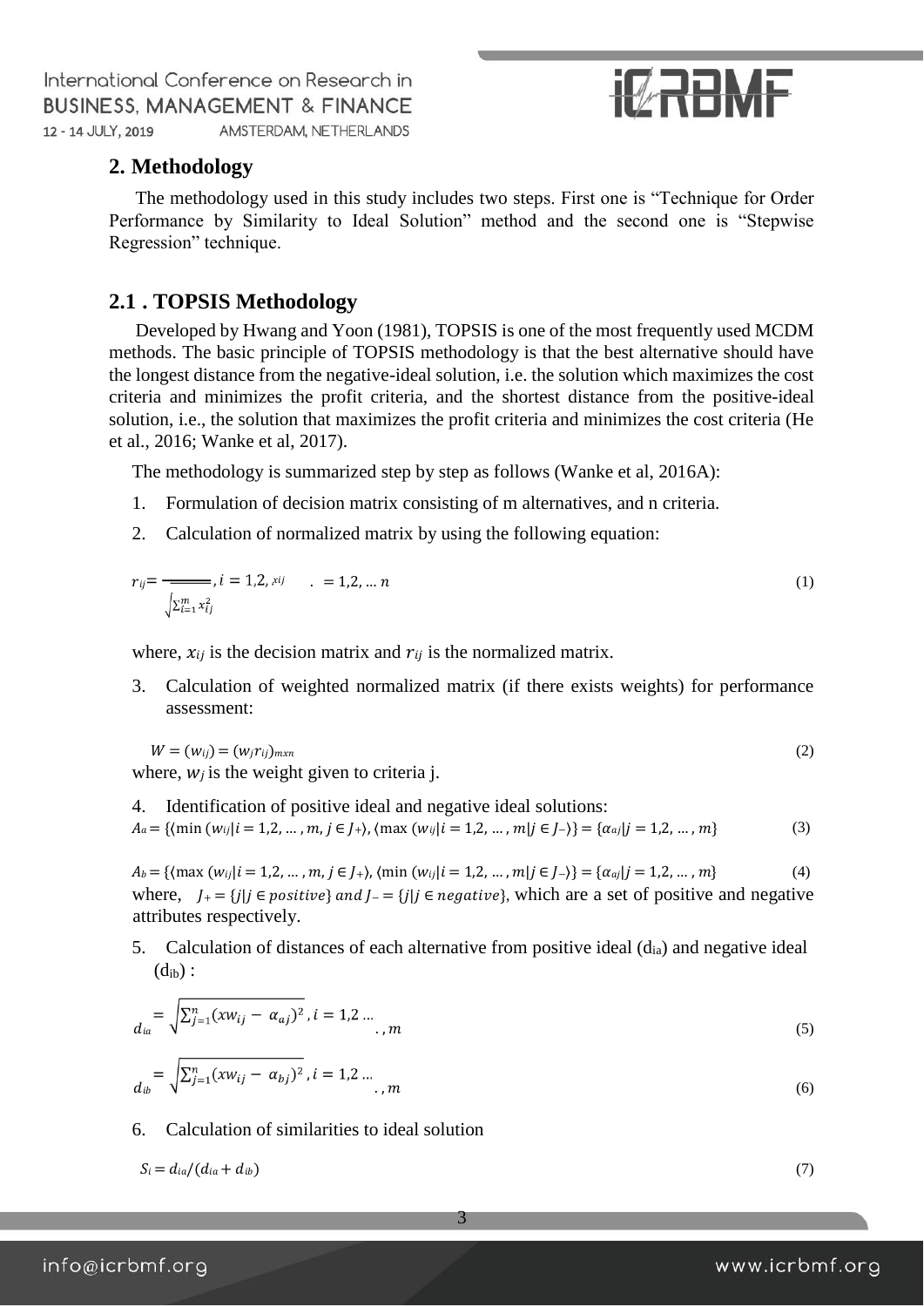

where,  $0 \le S_i \le 1$ ,  $i = 1, 2, ..., m$ 

7. Ranking the alternatives according to  $S_i$ , where a higher value of  $S_i$  indicates a better solution.

#### **2.2. Stepwise Regression**

Stepwise regression is a combination of the forward and backward selection techniques. Goldberger (1961) uses the parameters of the multiple linear regression model for estimating a stepwise procedure as follows:

$$
y = X_1 \beta_1 + X_2 \beta_2 + \varepsilon \tag{8}
$$

According to this study, variables and coefficients are determined as below; y

is the N x 1 vector of observations on the regressand,

 $X_1$  is the N x K<sub>1</sub> matrix of observations on the first K<sub>1</sub> regressors:  $x_i$  (i=1,..., K<sub>1</sub>),

 $\beta_1$  is the K<sub>1</sub> x 1 vector of coefficients of the first K<sub>1</sub> regressors,

 $X_2$  is the N x K<sub>2</sub> matrix of observations on the second K<sub>2</sub> regressors:  $x_i$  (j=K<sub>1</sub>+1,…, K<sub>1</sub>+K<sub>2</sub>),

 $\beta$ 2 is the K<sub>2</sub> x 1 vector of coefficients of the second K<sub>2</sub> regressors, is

the N x 1 vector of disturbances.

On the other hand, the stepwise least squares procedure first estimates  $\beta_1$ , then regress the residuals. After this process,  $\beta_2$  is estimated with matrix inversions. In stepwise regression analysis, after each step in which a variable is added, all candidate variables in the model are checked to see depend on their significance. If a nonsignificant variable is found, it is removed from the model. Stepwise regression requires two significance levels: one for entering variables and one for removing variables. The variable selection process stops when all variables in the model meet the criterion to stay and no variables outside the model meet the criterion to enter (Rawlings et al., 2001).

#### **3. Selected Data**

Turkish banking sector has an asset size of 3.258 billion Turkish Liras (TL) at the end of 2017 and the total ratio of asset size of Turkish banking sector to GDP is 1.05 by the year 2017 (Turkish Banking and Supervision Agency). The market share of 33 banks operating in Turkey with respect to the total assets are shown in Table 1.

4

| <b>BANK OWNERSHIP</b>                   | <b>TOTAL ASSETS</b> |
|-----------------------------------------|---------------------|
| <b>State-owned Banks</b>                | 32.6%               |
| <b>Privately-owned Domestic Banks</b>   | 36.5%               |
| <b>Foreign Banks</b>                    | 25.1%               |
| <b>Development and Investment Banks</b> | 5.7%                |

*Table 1: Market share of Turkish Banks* 

*Source: Turkish Banking and Supervision Agency, 2018*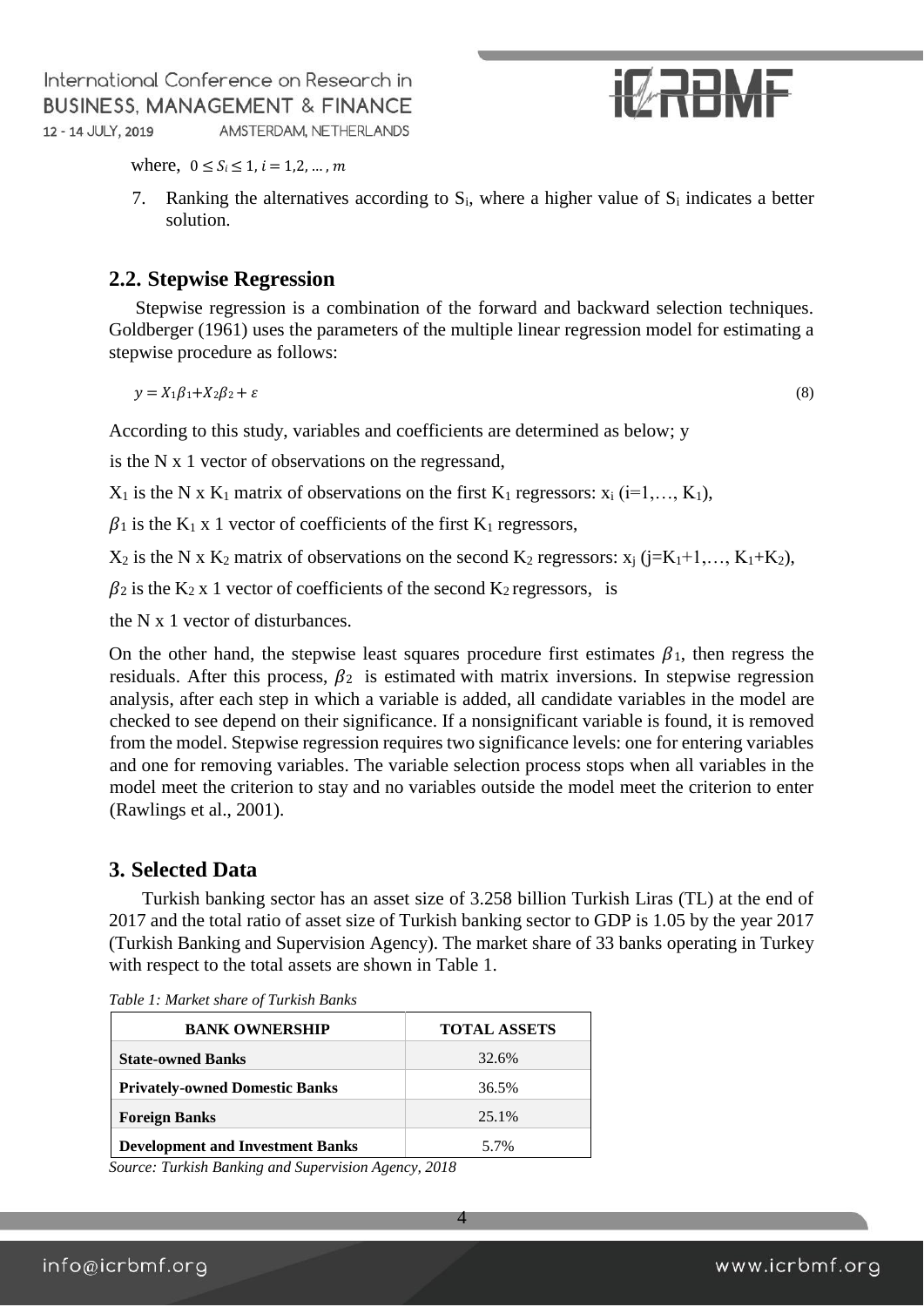

In this study, 11 commercial banks having the highest market share are selected to be analysed and compared with each other. The distribution of these banks are as follows: 3 state banks, 5 private domestic banks and 3 foreign banks. Table 2 lists the banks and their ownership structure.

| Table 2: Turkish Banks included in the study |  |  |  |  |  |
|----------------------------------------------|--|--|--|--|--|
|----------------------------------------------|--|--|--|--|--|

|                                   | <b>BANKS</b>          | OWNERSHIP        |
|-----------------------------------|-----------------------|------------------|
| ZВ                                | Ziraat Bank           | <b>State</b>     |
| <b>HB</b>                         | Halk Bank             | <b>State</b>     |
| <b>VB</b>                         | Vakıflar Bank         | State            |
| $\overline{\mathbf{A}}\mathbf{B}$ | Akhank                | Private Domestic |
| SB.                               | Sekerbank             | Private Domestic |
| TEB                               | Turk Ekonomi Bank     | Private Domestic |
| <b>IB</b>                         | Is Bank               | Private Domestic |
| YKB                               | Yapı Kredi Bank       | Private Domestic |
| DB                                | Denizbank             | Foreign          |
| <b>QNB</b>                        | <b>ONB</b> Finansbank | Foreign          |
| <b>GB</b>                         | Garanti Bank          | Foreign          |

*Source: Banks Association of Turkey, 2018* 

Our data set is compiled from the 2018 annual publication of the Banks Association of Turkey. This publication contains over 40 financial ratios for every bank operating in Turkish banking system. Since these ratios are mostly correlated and quite a lot in number, they are limited by 13 ratios which are most relevant to the purpose of this study. Selected financial ratios (criteria) and their types are listed in Table 3.

|                | <b>CRITERIA (FINANCIAL RATIOS)</b>                        | <b>TYPE OF</b><br><b>CRITERIA</b> |
|----------------|-----------------------------------------------------------|-----------------------------------|
| $\mathbf{R}1$  | Capital Adequacy Ratio                                    | Maximum                           |
| R <sub>2</sub> | Shareholders' Equity / Total Assets                       | Maximum                           |
| R <sub>3</sub> | (Shareholders' Equity - Permanent Assets) / Total Assets  | Maximum                           |
| R <sub>4</sub> | Funds Borrowed / Total Assets                             | Minimum                           |
| R <sub>5</sub> | Financial Assets (Net) / Total Assets                     | Maximum                           |
| R6             | Total Loans and Receivables / Total Assets                | Maximum                           |
| R7             | Loans under Follow-up (Net) / Total Loans and Receivables | Minimum                           |
| R8             | Liquid Assets / Total Assets                              | Maximum                           |

5

*Table 3: Financial performance criteria*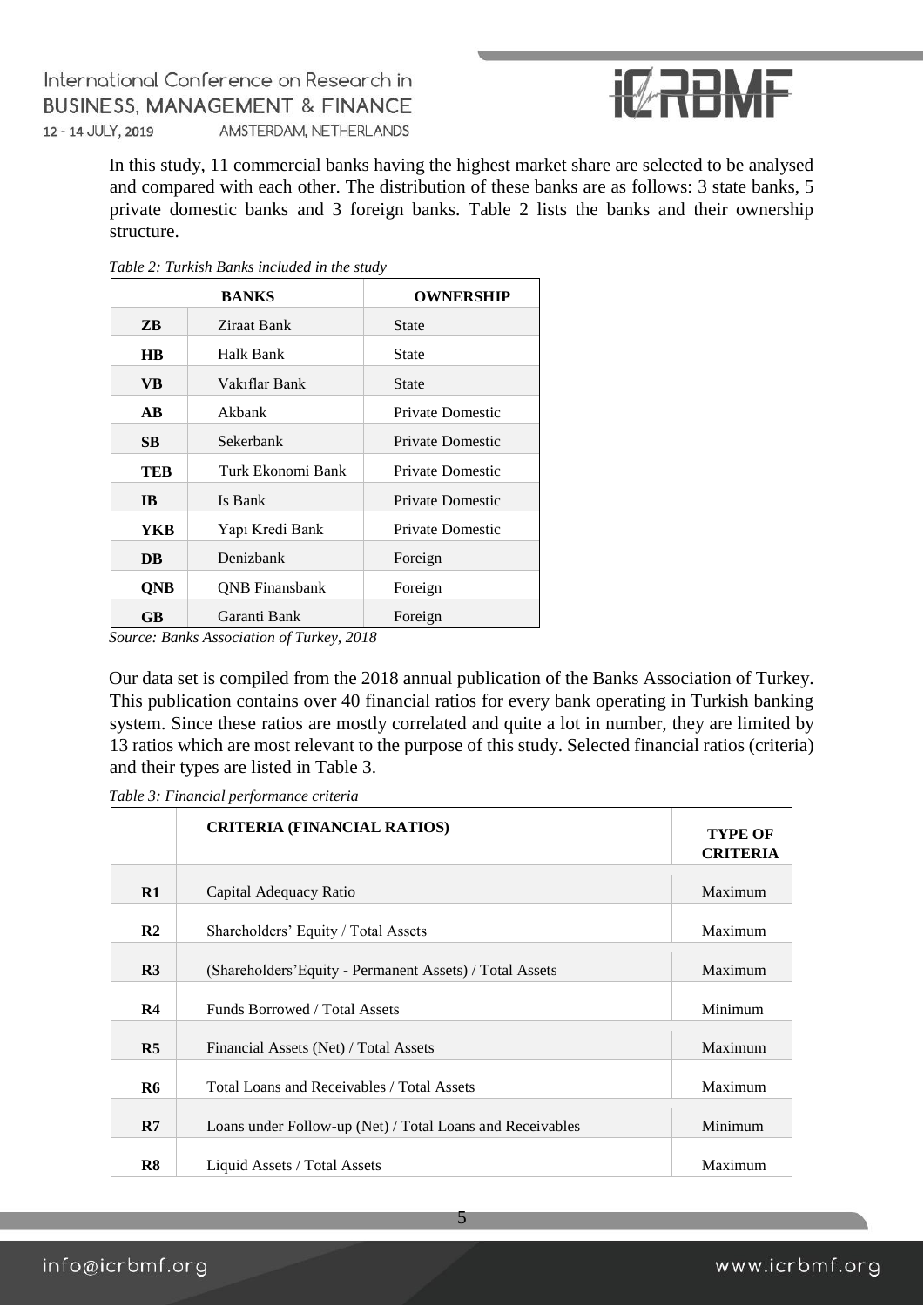

| R <sub>9</sub> | Liquid Assets / Short-term Liabilities                                 | Maximum |
|----------------|------------------------------------------------------------------------|---------|
| <b>R10</b>     | Average Return on Assets                                               | Maximum |
| <b>R11</b>     | Average Return on Shareholders' Equity                                 | Maximum |
| <b>R12</b>     | Net Interest Income After Specific Provisions / Total Assets           | Maximum |
| <b>R13</b>     | Net Interest Income After Specific Provisions / Total Operating Income | Maximum |

*Source: Banks Association of Turkey, 2018* 

#### **4. Results and Discussion**

In order to measure the financial performances of banks, we applied easy-to-use TOPSIS methodology. The main idea is finding the best performed bank by comparing the data of the bank against the best performing bank (maximum ideal) and the worst performing bank (minimum ideal) for a specific criterion. Then all the banks are ranked beginning from the first to the last. In these performance calculations, financial ratios of eleven Turkish banks for the years 2015, 2016 and 2017 are used. Table 4 shows the decision matrix for the year 2017.

| <b>BANK</b>            | R1   | R <sub>2</sub> | R <sub>3</sub> | R <sub>4</sub> | R <sub>5</sub> | R6   | $\mathbf{R}$ | R <sub>8</sub> | R9   | <b>R10</b> | <b>R11</b> | <b>R12</b> | <b>R13</b> |
|------------------------|------|----------------|----------------|----------------|----------------|------|--------------|----------------|------|------------|------------|------------|------------|
| ZB                     | 15.2 | 10.8           | 8.1            | 6.7            | 16.6           | 68.7 | 0.1          | 26.0           | 42.1 | 2.0        | 18.6       | 3.6        | 79.0       |
| $\overline{H}$         | 14.2 | 8.3            | 5.7            | 5.6            | 16.1           | 66.6 | 0.7          | 23.3           | 39.8 | 1.4        | 16.0       | 2.2        | 62.2       |
| <b>VB</b>              | 15.5 | 8.6            | 6.2            | 10.5           | 11.9           | 68.0 | 0.6          | 21.3           | 38.5 | 1.5        | 17.5       | 2.4        | 54.1       |
| $\mathbf{A}\mathbf{B}$ | 17.0 | 12.8           | 10.2           | 9.4            | 21.9           | 60.3 | 0.1          | 29.8           | 56.5 | 2.1        | 17.0       | 2.8        | 63.7       |
| SB                     | 15.4 | 8.7            | 2.6            | 7.5            | 9.2            | 65.9 | 2.2          | 23.6           | 37.9 | 0.4        | 4.4        | 2.7        | 51.9       |
| <b>TEB</b>             | 16.1 | 10.5           | 8.5            | 14.9           | 7.7            | 73.8 | 1.1          | 22.8           | 36.6 | 1.3        | 12.7       | 3.7        | 69.5       |
| IB                     | 16.7 | 11.9           | 6.4            | 10.6           | 16.4           | 66.3 | 0.3          | 24.9           | 44.3 | 1.6        | 13.4       | 3.1        | 68.0       |
| YKB                    | 14.5 | 10.1           | 6.1            | 13.1           | 14.5           | 65.5 | 1.1          | 24.8           | 44.5 | 1.3        | 12.9       | 2.2        | 51.0       |
| DB                     | 19.5 | 10.6           | 3.2            | 11.5           | 10.6           | 62.9 | 1.1          | 24.1           | 41.9 | 1.7        | 16.1       | 2.9        | 57.9       |
| <b>QNB</b>             | 15.0 | 9.7            | 6.5            | 12.9           | 16.7           | 65.7 | 1.0          | 22.4           | 41.9 | 1.4        | 14.4       | 3.7        | 73.5       |
| <b>GB</b>              | 18.7 | 12.7           | 8.9            | 12.5           | 15.7           | 64.5 | 0.5          | 22.5           | 40.8 | 2.1        | 16.5       | 4.0        | 74.7       |

*Table 4: The decision matrix for the year 2017* 

*Source: Banks Association of Turkey, 2018* 

After completing the ranking of the banks according to their relative performances, the criteria which express the performance model best is selected by stepwise regression technique. We use banking performance scores and 13 ratios as dependent variables and independent variables, respectively. The significance levels for entering  $(\alpha_e)$  and removing  $(\alpha_r)$  process of independent variables are defined as 0.15. All independent variables regress with dependent variable respectively and the first independent variable is chosen with the smallest p-value for the model.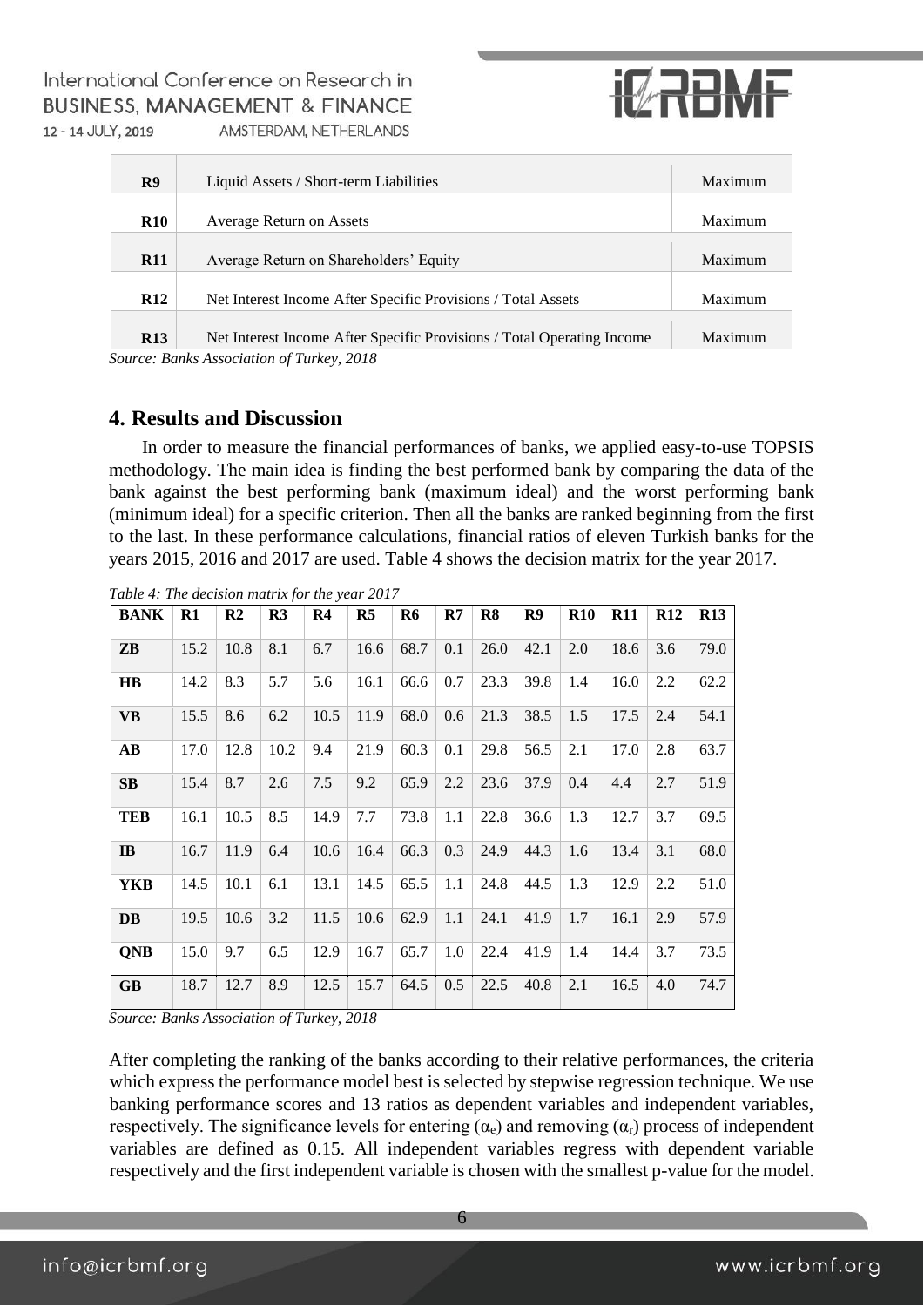

This model is called the best fitted model with one independent variable. In this methodology, the variables are included in to model one by one in each single step.

As a result 4 of 13 financial ratios are determined as significant for the proposed model. These ratios are: Average Return on Assets; Financial Assets (Net) / Total Assets; Total Loans and Receivables / Total Assets; and Loans under Follow-up (Net) / Total Loans and Receivables. Then the performance measurements are recalculated by using these 4 significant ratios via TOPSIS method. The resulting performance ranking is given in Table 5.

|                         | 2015        |        |                         | 2016        |         |                         | 2017        |        |
|-------------------------|-------------|--------|-------------------------|-------------|---------|-------------------------|-------------|--------|
| <b>RANK</b>             | <b>BANK</b> | PERF.  | <b>RANK</b>             | <b>BANK</b> | PERF.   | <b>RANK</b>             | <b>BANK</b> | PERF.  |
| 1                       | ZB          | 0.8553 | $\mathbf{1}$            | ZB          | 0.9306  | $\mathbf{1}$            | AB          | 0.9265 |
| $\mathbf{2}$            | AB          | 0.8518 | $\boldsymbol{2}$        | AB          | 0.9170  | $\boldsymbol{2}$        | ZB          | 0.8677 |
| 3                       | GB          | 0.7669 | 3                       | GB          | 0.8395  | $\mathbf{3}$            | IB          | 0.8000 |
| $\overline{\mathbf{4}}$ | IB          | 0.7273 | $\overline{\mathbf{4}}$ | IB          | 0.8194  | $\overline{\mathbf{4}}$ | <b>GB</b>   | 0.7779 |
| 5                       | HB          | 0.6902 | 5                       | VB          | 0.7190  | 5                       | H B         | 0.6714 |
| 6                       | <b>VB</b>   | 0.6507 | 6                       | HB          | 0.7129  | 6                       | <b>VB</b>   | 0.6586 |
| 7                       | <b>TEB</b>  | 0.5953 | 7                       | QNB         | 0.6945  | 7                       | QNB         | 0.5816 |
| 8                       | <b>YKB</b>  | 0.5666 | 8                       | <b>YKB</b>  | 0.6009  | 8                       | <b>YKB</b>  | 0.5177 |
| 9                       | <b>QNB</b>  | 0.5152 | 9                       | <b>TEB</b>  | 0.5924  | 9                       | DB          | 0.5171 |
| 10                      | DB          | 0.4853 | 10                      | DB          | 0.5501  | 10                      | <b>TEB</b>  | 0.4608 |
| 11                      | SB          | 0.1193 | 11                      | SB          | 0.10595 | 11                      | SB          | 0.0494 |

*Table 5 : Ranks of the banks according to their performances* 

*Source: Authors' own calculations* 

The results show that, Akbank, which is a privately owned domestic bank, shows the best performance for the year 2017. It is followed by Ziraat Bank which is the largest state-owned bank in Turkey and the best performing bank in the previous two years. Although Is Bank is in the third order in 2017, the scores of Is Bank and Garanti Bank are very close to each other for all years. Sekerbank is the worst performing bank among 11 in every year. The tests for a robust method is shown in Table 6.

7

| <b>Variable</b> | <b>Coefficient</b> | <b>Std. Error</b>       | t-Statistic |
|-----------------|--------------------|-------------------------|-------------|
| R10             | $0.1329*$          | 0.0317                  | 4.1919      |
| R <sub>5</sub>  | $0.0146*$          | 0.0023                  | 6.4873      |
| R7              | $-0.1931*$         | 0.0196                  | $-9.8296$   |
| R <sub>6</sub>  | $0.0062*$          | 0.0009                  | 7.0640      |
|                 |                    |                         |             |
| $\mathbf{R}_2$  | 0.9556             | Adjusted $\mathbb{R}^2$ | 0.9510      |

*Table 6: Stepwise regression analysis results* 

 $\overline{\bullet}$  statistical significance at the 1% level. *Source: Authors' own calculations*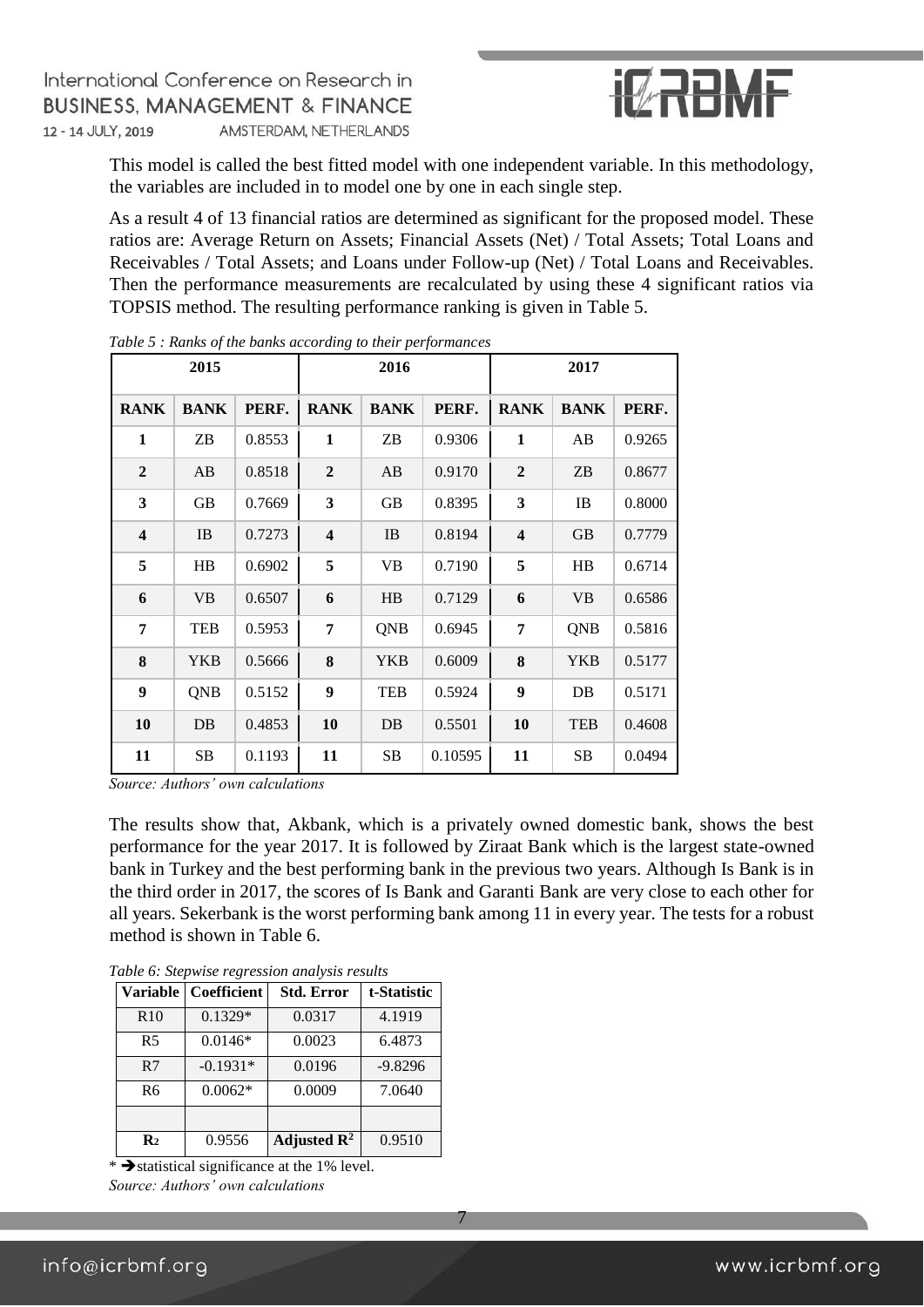# **IZRAME**

### **5. Conclusion**

This paper introduces an analysis of performance of Turkish commercial banks using TOPSIS and stepwise regression analysis. TOPSIS enables us to rank the performance of the banks. Stepwise regression determines the most significant financial criteria for our model and allows us to create a robust model. Since R10, R5, R6 and R7 are the most significant variables according to second step analysis, they are the only variables entering to new performance measurement by TOPSIS.

The 3 year relative performances of banks are re-calculated through this strengthened stepwise model. For the years 2015 and 2016, Ziraat Bank is first ranked with scores 0.8553 and 0.9306 respectively. However Akbank has the highest performance score in 2017 with the score 0.9265. The least performing bank is determined as Sekerbank for all the 3 years.

This study is based on 33 observations related to bank financial performance. Further studies may include a wider range of variables, a longer period of time and cross country comparisons.